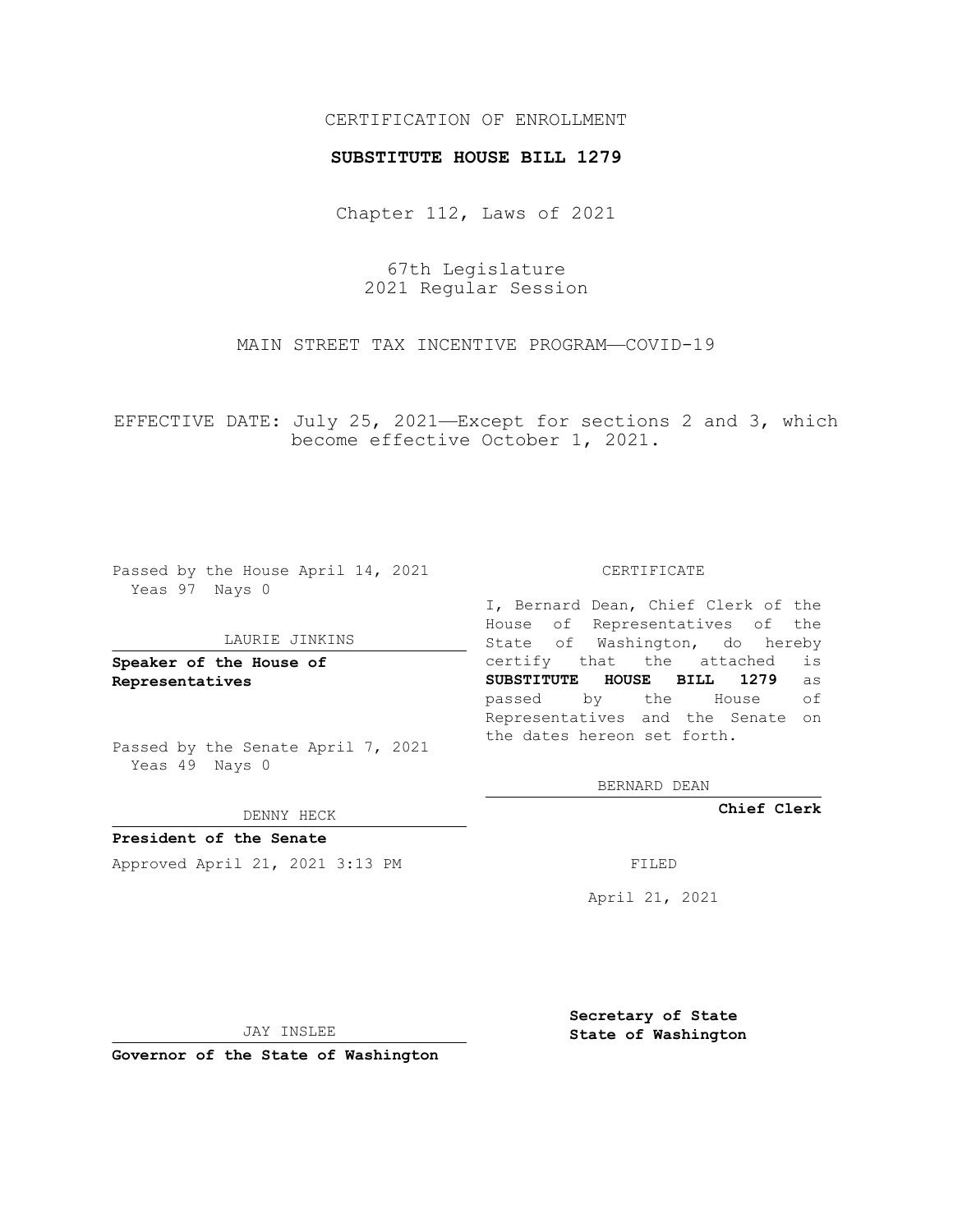## **SUBSTITUTE HOUSE BILL 1279**

AS AMENDED BY THE SENATE

Passed Legislature - 2021 Regular Session

# **State of Washington 67th Legislature 2021 Regular Session**

**By** House Finance (originally sponsored by Representatives Rule, Ramel, Bateman, Boehnke, Shewmake, Chapman, Ryu, J. Johnson, Wicks, Senn, Hoff, Walen, Peterson, Hackney, Rude, Callan, Leavitt, Vick, and Harris-Talley)

READ FIRST TIME 02/08/21.

 AN ACT Relating to modifying the Washington main street program tax incentive to respond to the economic impacts of the COVID-19 pandemic; amending RCW 82.73.030; adding a new section to chapter 82.73 RCW; creating a new section; repealing 2017 3rd sp.s. c 37 s 1406 (uncodified); providing an effective date; and providing an 6 expiration date.

BE IT ENACTED BY THE LEGISLATURE OF THE STATE OF WASHINGTON:

 NEW SECTION. **Sec. 1.** The legislature finds that as a result of the economic impacts of the COVID-19 pandemic, certain businesses that made contributions to a Washington main street community or to the main street trust fund in 2020, and qualified for a credit against the business and occupation tax or public utility tax, have received insufficient revenues, and have insufficient tax liabilities, to allow them to use the full amount of the credit for which they have qualified. With this act, the legislature intends to address this finding by allowing credits earned as result of contributions made in calendar year 2020 to be carried over for an additional two years, and by providing an additional credit against the business and occupation tax or public utility tax.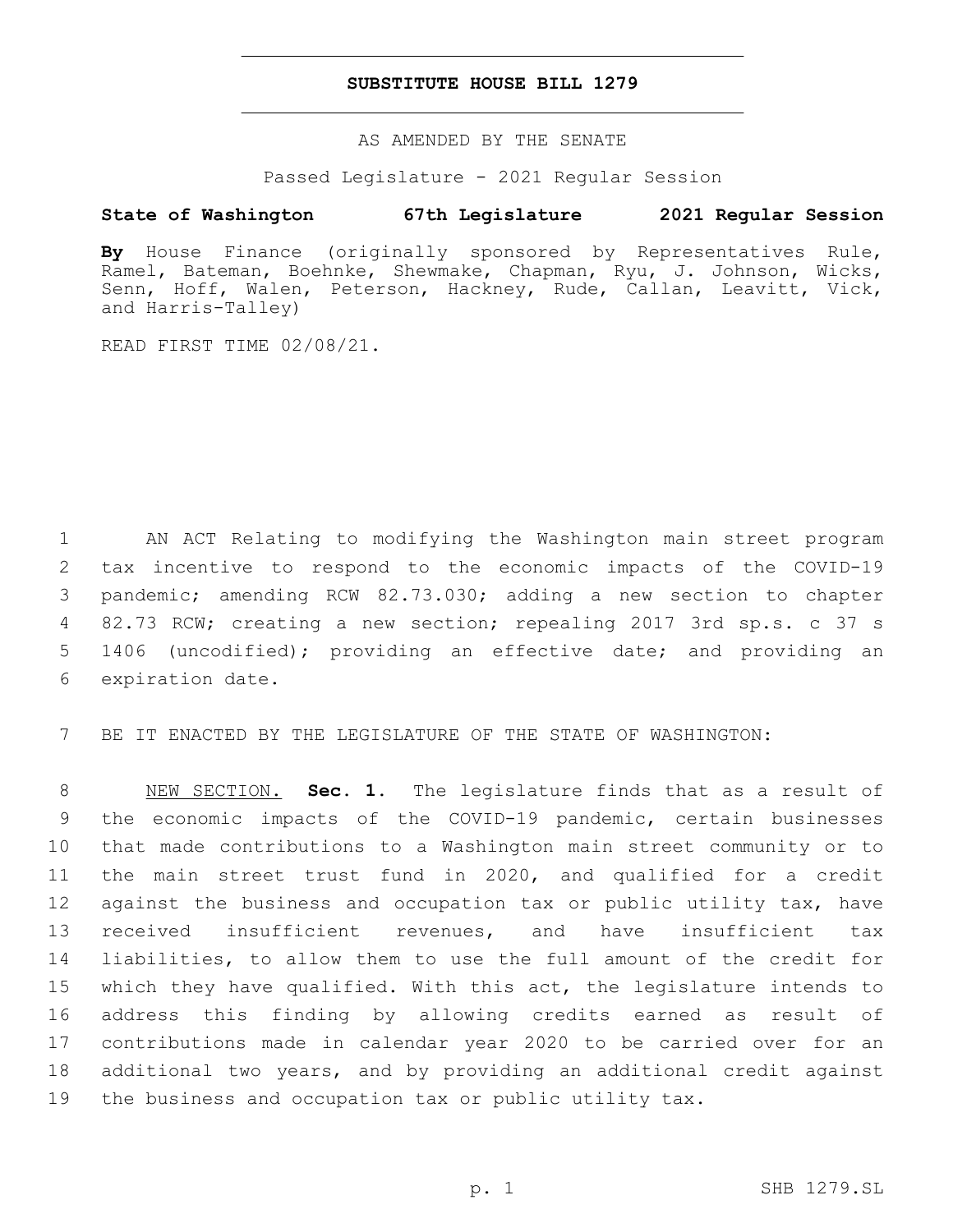1 **Sec. 2.** RCW 82.73.030 and 2017 3rd sp.s. c 37 s 103 are each 2 amended to read as follows:

 (1) Subject to the limitations in this chapter, a credit is allowed against the tax imposed by chapters 82.04 and 82.16 RCW for approved contributions that are made by a person to a program or the main street trust fund.6

7 (2) ((The)) (a) Except as provided in (b) of this subsection, the 8 credit allowed under this section is limited to an amount equal to:

9 (((a))) (i) Seventy-five percent of the approved contribution 10 made by a person to a program; or

11 (((b))) (ii) Fifty percent of the approved contribution made by a 12 person to the main street trust fund.

13 (b) Beginning with contributions made in calendar year 2021, an 14 additional credit is allowed equal to 25 percent of the approved 15 contribution made by a person to the main street trust fund.

16 (3) The department may not approve credit with respect to a 17 program in a city or town with a population of one hundred ninety 18 thousand persons or more.

19 (4) The department must keep a running total of all credits 20 approved under this chapter for each calendar year. The department 21 may not approve any credits under this section that would cause the 22 total amount of approved credits statewide to exceed ((two million 23 five hundred thousand dollars)) \$5,000,000 in any calendar year.

24 (5)(a)(i) The total credits allowed under this chapter for 25 contributions made to each program may not exceed ((one hundred 26 thousand dollars)) \$160,000 in a calendar year.

 (ii) Between 8:00 a.m., Pacific standard time, on the second 28 Monday in January and ((March 31st)) 8:00 a.m., Pacific daylight 29 time, on April 1st of the same calendar year, the department must evenly allocate the amount of statewide credits allowed under subsection (4) of this section based on the total number of programs and the main street trust fund as of January 1st in the same calendar year. The department may not approve contributions for a program or the main street trust fund that would cause the total amount of approved credits for a program or the main street trust fund to 36 exceed the allocated amount.

37 (b) The total credits allowed under this chapter for a person may 38 not exceed two hundred fifty thousand dollars in a calendar year.

39 (6) ((The)) Except as provided in subsection (8) of this section, 40 the credit may be claimed against any tax due under chapters 82.04

p. 2 SHB 1279.SL